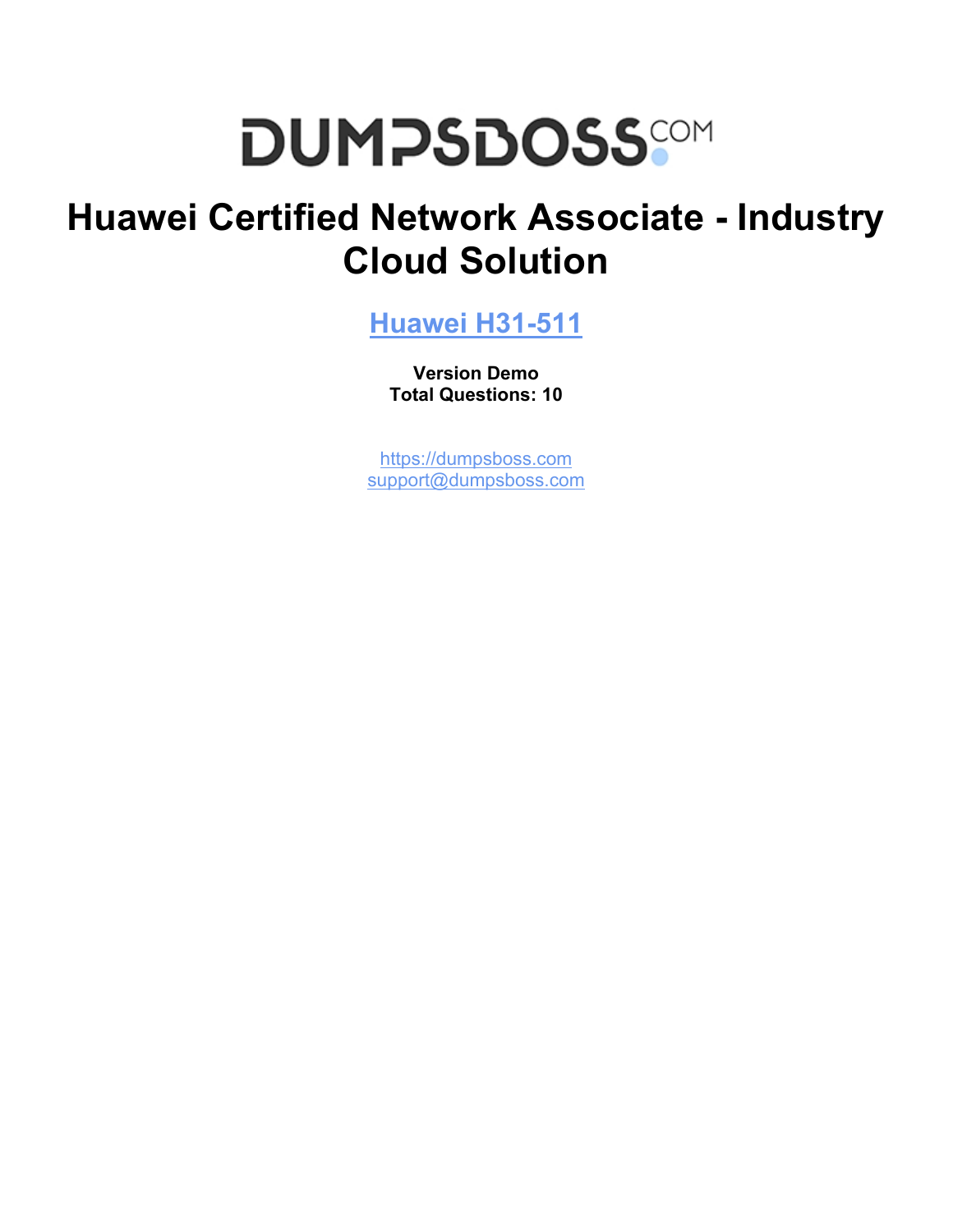#### **H31-511**

#### **Huawei Certified Network Associate - Cloud Solutions Architect**

#### **QUESTION NO: 1**

Frames sent over the trunk port of a switch are always tagged.

A. TRUE

B. FALSE

Answer: B

#### **QUESTION NO: 2**

What are traditional retail industry new targets? (Multiple Choice)

- A. Improve convenience and experience
- B. Improve efficiency and reduce costs
- C. Improve sales based on precision marketing
- D. Reduce IT cost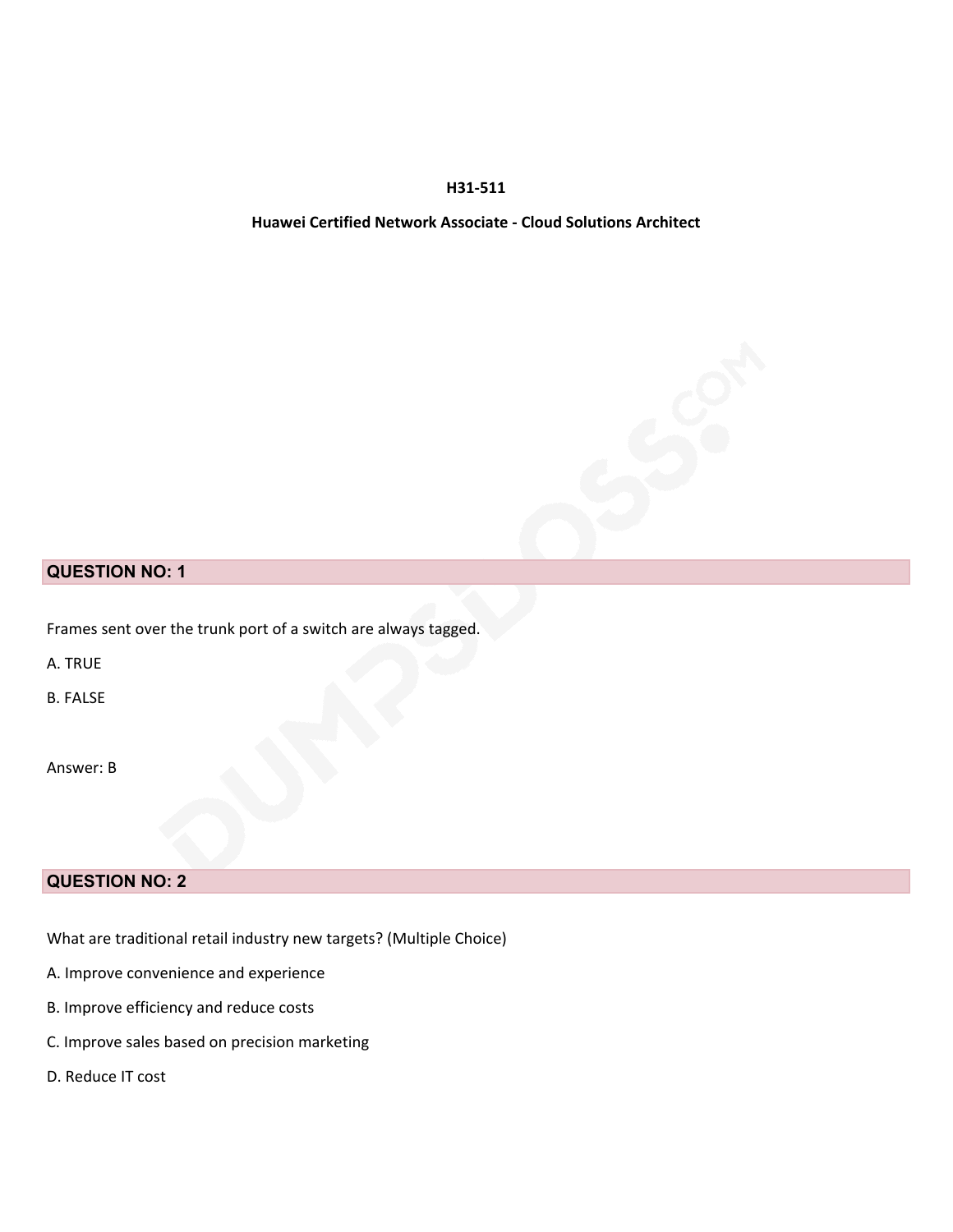

Answer: ABC

#### **QUESTION NO: 3**

What's the benefits of ESI open CAE cloud can help automakers? (Multiple Choice)

- A. Enhance efficiency
- B. Reduce data analysis
- C. Optimize cost
- D. Save energy

Answer: ABD

#### **QUESTION NO: 4**

Which of the following belong to Cloud Solution on Scientific Research Industry? (Multiple Choice)

A. HPC as a Service

B. WORKSPACE

- C. Public Cloud
- D. BIGDATA

Answer: ABD

#### **QUESTION NO: 5**

Which of the following is not included in a routing table?

A. Next-hop IP address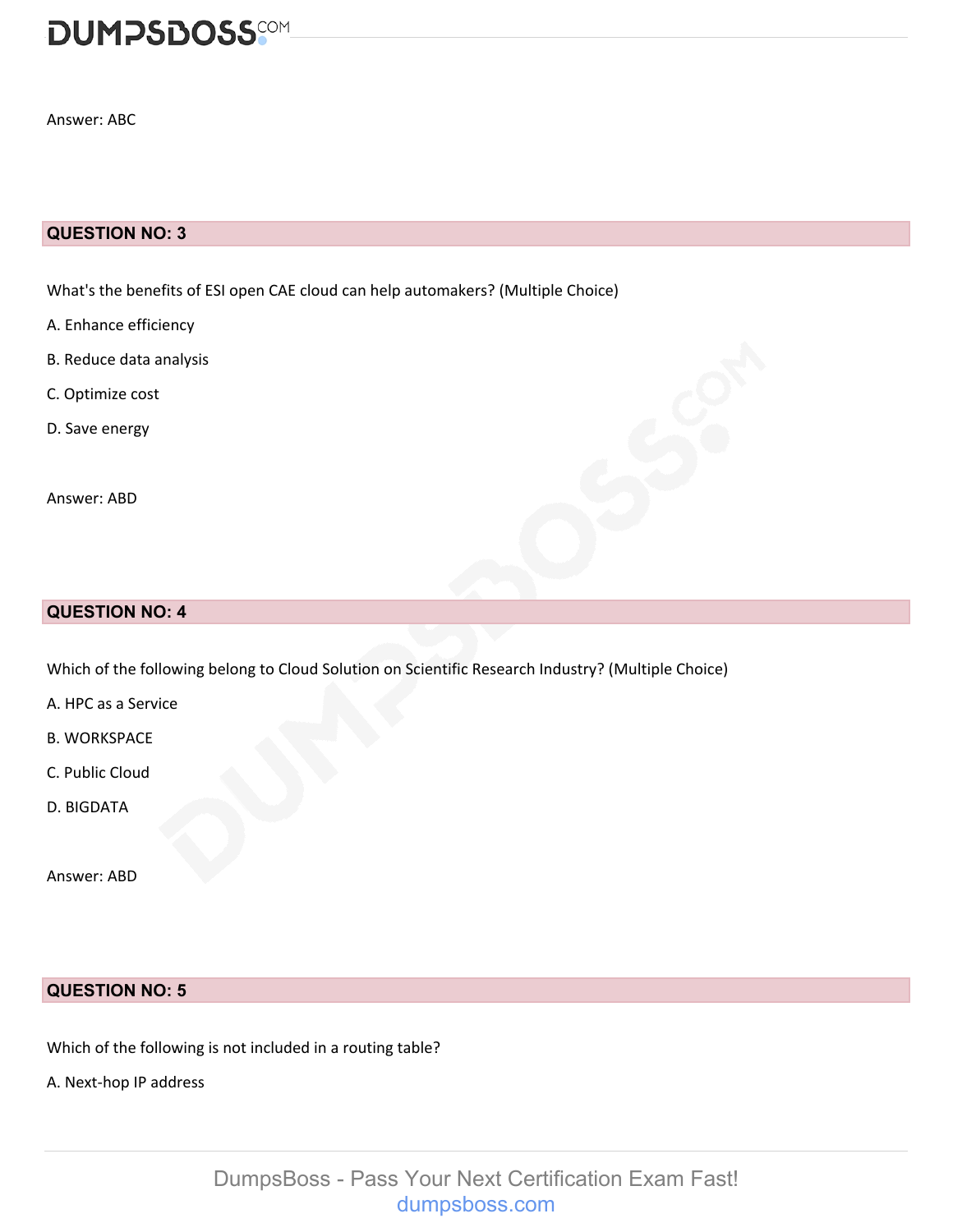

- B. MAC address
- C. Network address
- D. Metrics

Answer: B

#### **QUESTION NO: 6**

Which of the following descriptions about categories of cloud computing are correct? (Multiple Choice)

- A. Google mode is big divided into small
- B. Amazon mode is small aggregated into big

C. For Amazon mode, The current application can directly or simple reconstruction can run on the cloud computing platform

D. For Google mode, it is related to the specific application, and only the newly-developed applications can run on the cloud platform.

Answer: CD

#### **QUESTION NO: 7**

Which of the following descriptions about Financial Cloud Evolution Roadmap is incorrect?

- A. Quick delivery of infrastructures
- B. Unified monitoring of data centers (DCs)
- C. Cloud native
- D. Delivery of server-centric infrastructures

Answer: D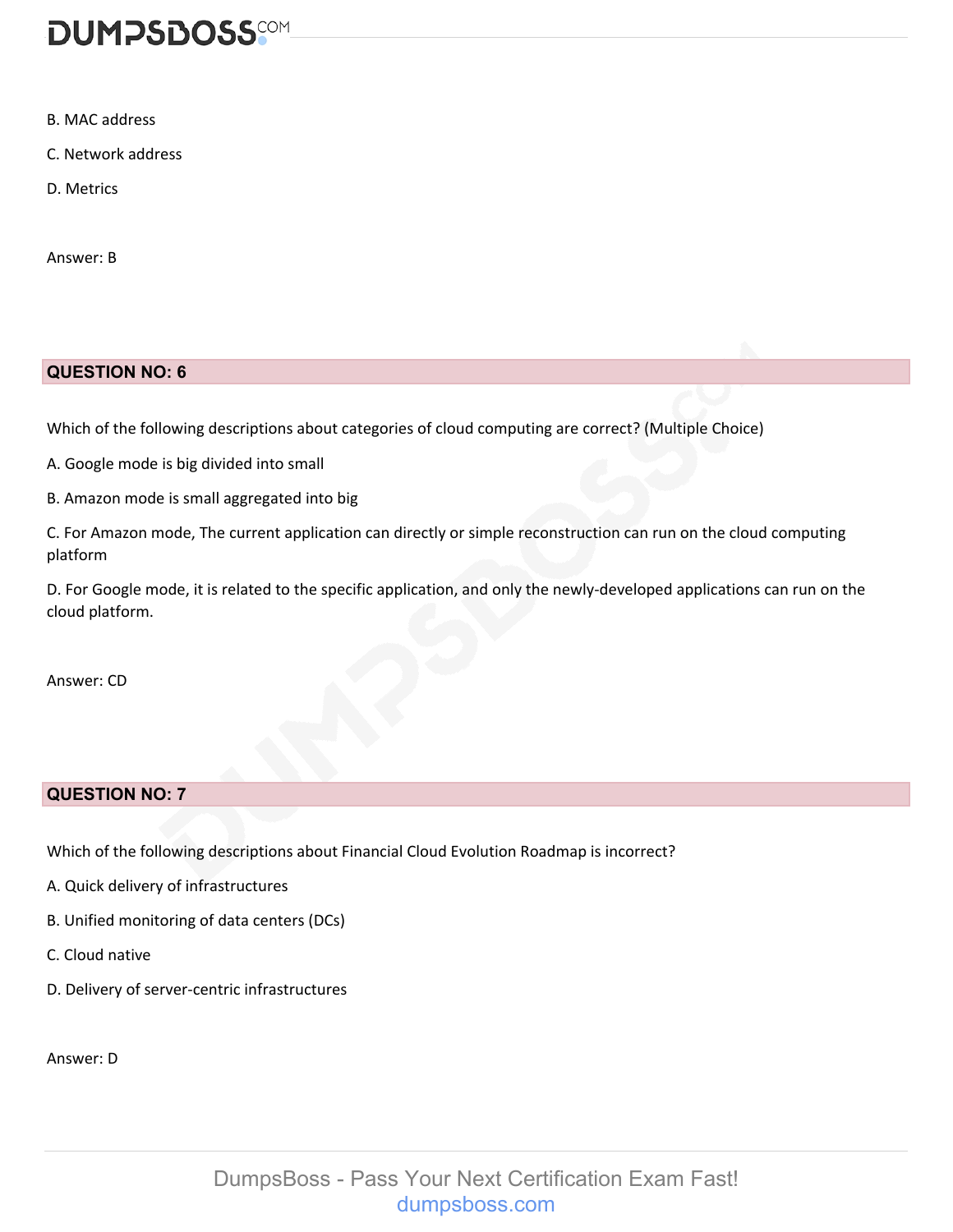

#### **QUESTION NO: 8**

Which of the following descriptions about Hybrid Cloud is incorrect?

A. The heavy traffic that occurs during the holiday and promotional periods can be transferred to public clouds in a flexible and quick way, meeting the demands of resource expansion and enhancing user experience

B. Once public clouds have been connected with private clouds, the service is ready

C. Hybrid cloud solution in data security, and regulation compliance, and rationality of the expense has very obvious advantages

D. Core data analysis can be completed on public clouds, which is reliable and secure

Answer: D

#### **QUESTION NO: 9**

Which is the trend target of Global e-Government ?

- A. Online government
- B. Interactive government
- C. Integrated government
- D. On-demand government

Answer: D

#### **QUESTION NO: 10**

Which three layers data center network is divided into? (Multiple Choice)

- A. data network
- B. management network